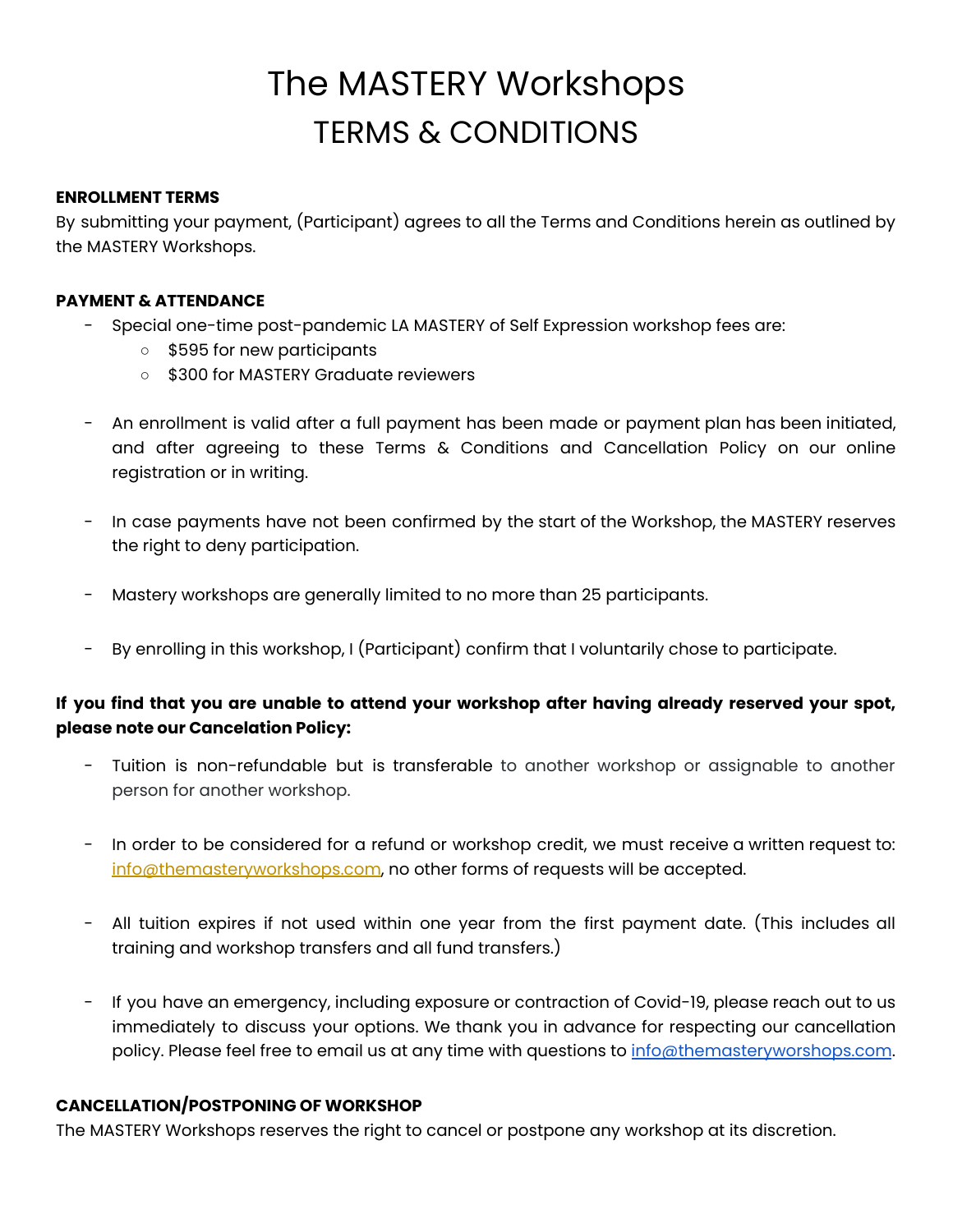*If the workshop is cancelled:* We will transfer your funds to a future workshop or you can receive a full refund. However, the MASTERY Workshops holds no financial responsibility for costs related to airline travel or accommodations made by the registrant. The MASTERY Workshops highly recommends that all registrants consider travel insurance to cover unforeseen changes in scheduling.

*If the workshop date is moved and you cannot attend the new dates:* We will transfer your funds to a future course or you can receive a full refund..

#### **PRIVACY POLICY**

All personal information (including emails and phone numbers) that is shared with the MASTERY Workshops is confidential and is never shared with third parties.

Workshop participants agree and affirm that any materials they receive before, during or after the workshop are the proprietary, intellectual property of the MASTERY Workshops and will not publish or share them in any format.

#### **CREATING A SAFE COMMUNITY**

The MASTERY Workshops supports a safe and welcoming community where mutual respect and a desire to inspire positive change in the lives of others and in the world is the foundation of everything we do. We are commited to freedom of creative expression while concurrently observing anti-racist, anti-sexist and anti-discriminatory practices. We strive to create a harassment-free, safe and respectful environment that protects participants from conduct that is inappropriate, disruptive, abusive or hurtful. Thus, we ask that everyone does their part in creating a safe, welcoming learning environment by committing to being:

- Inclusive and respectful of people of every race, ethnicity, gender identity/expression, disability, sexual orientation, nationality, religion, age, physical appearance, language spoken, and immigration or economic status by refraining from demeaning, discriminatory or harassing behavior or speech.
- Respectful of the boundaries of others by avoiding unwelcome sexual attention, harassment, inapproriate comments or inappropriate contact of any kind.
- Mindful that confidentiality establishes a safe, respectful space. All information you hear from or about participants in the workshop is considered **Confidential,** unless the subject of that information clearly states otherwise. Participant agrees not to disclose any confidential Information to anyone who was not a participant of this workshop. Participant agrees not to record or video any part of the workshop.
- Healthy, getting enough sleep, not using drugs or alcohol during the workshop, actively listening and participating.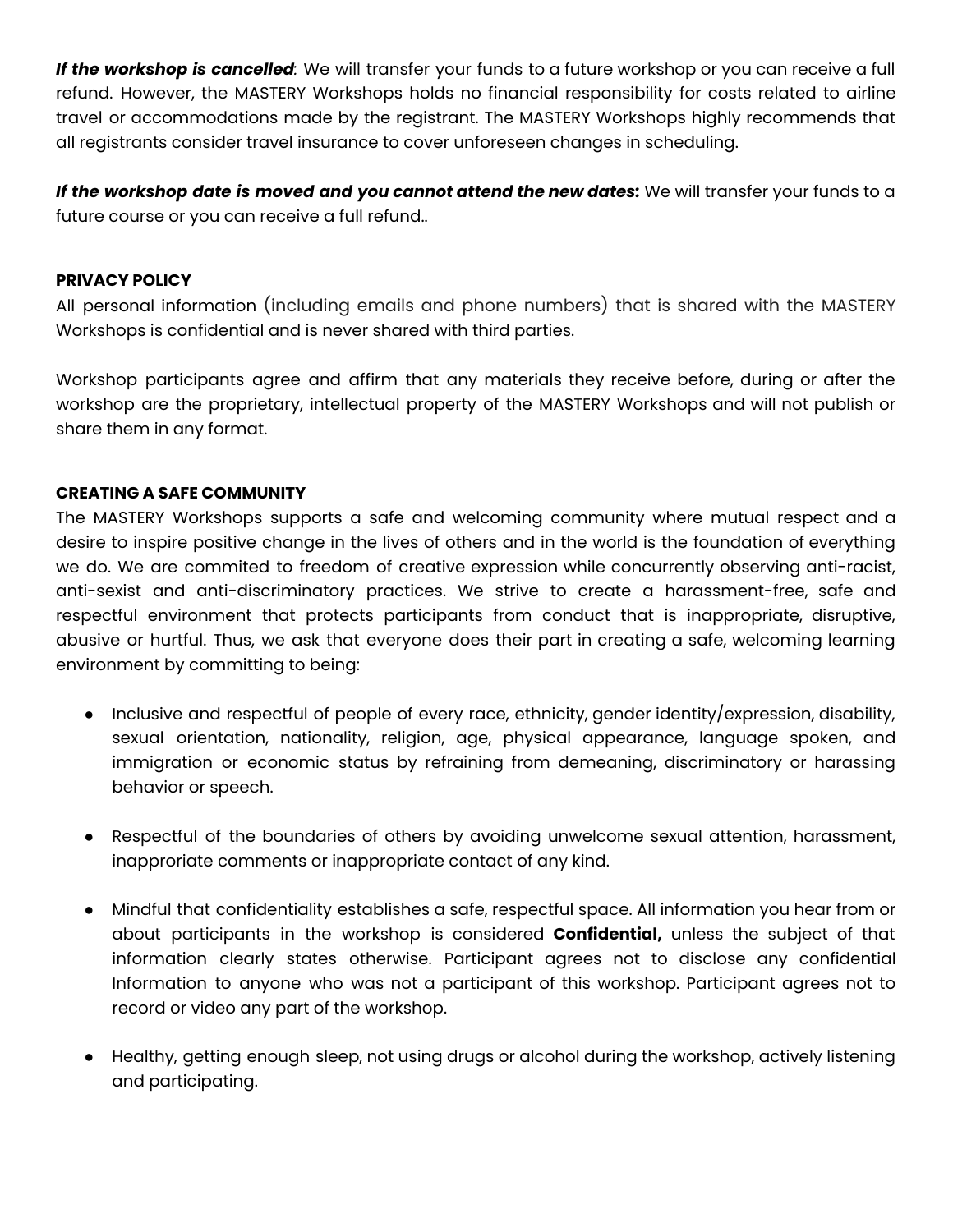● Aware that any use of cell phones during the workshop can be disruptive to other participants and stops us from being fully present and focused on our work. Participants agree to turn off cell phones during the workshop except during meal breaks.

#### **NOTICE OF IMPORTANT INFORMATION AND HEALTH WARNINGS**

By agreeing to these Terms I recognize that workshops do not substitute for counseling, psychoanalysis, mental health care, psychotherapy or substance abuse treatment. If I have anything in my past history indicating that I have an unresolved emotional, psychological, physical problem or a mental illness, I certify that I am not using the workshop as a substitute for assistance from a trained mental health professional or a medical doctor. I also understand that the MASTERY staff are not acting as therapists or psychotherapists and do not purport to offer mental healthcare.

#### **COVID-19 POLICY**

By agreeing to these Terms I acknowledge that I will follow the MASTERY Workshops Covid-19 Guidelines.

- I am fully vaccinated/boosted and can/will provide proof.
- I am required to show proof of a negative PCR Test taken within 3 days of the workshop start date.
- I consent to onsite self-administered rapid testing each day of the workshop.

## **ASSUMPTION OF RISK/WAIVER OF CLAIMS**

I (PARTICIPANT) KNOWINGLY AND VOLUNTARILY ASSUME ALL SUCH RISKS, BOTH KNOWN AND UNKNOWN, EVEN IF ARISING FROM THE NEGLIGENCE OF RELEASEES, and assume full responsibility for my participation in the activities/workshops held at the Mastery locations. Participant acknowledges, agrees and understands that in consideration for entering the premises of the Victory Center Theater and other such location(s) wherein the MASTERY Workshops offers the participant creativity workshops and other activities herein described, Participant assumes all risk of injury incurred or suffered while on and/or upon such premises, and releases and agrees not to sue the MASTERY Workshops including: MASTERY Leaders, employees, independent contractors and volunteers or any other person working for, hired by, or collaborating with the MASTERY Workshops (collectively, the "Released Parties") and/or the Victory Center Theater and its employees or associates for any claim, damages sustained or incurred while on and/or upon the premises rented by the MASTERY Workshops including but not limited to losses, injuries and damages caused by the passive or active negligence of any of the Released Parties, or any other member or guest and/or participant at any facility in use by the MASTERY Workshops, or hidden, latent, or obvious defects in any of the facilities, props, materials or equipment used in workshops or classes. Participants also acknowledges that the MASTERY Workshops is not responsible for any sexual conduct and/or physical or emotional misconduct/abuse among any of the Released Parties including but not limited to both physical and verbal sexual behavior. Participants are responsible for their belongings.

I hereby agree that these Terms and Conditions shall be construed in accordance with the law of the State of California and that this Agreement is intended to be as broad and inclusive as permitted by such law. I further agree that if any portion hereof is held invalid, the balance shall, notwithstanding, continue in full force and effect. I HAVE READ all the terms and conditions of this contract including the assumption of risk/waiver of claims, understand them, and agree to accept and abide by them.